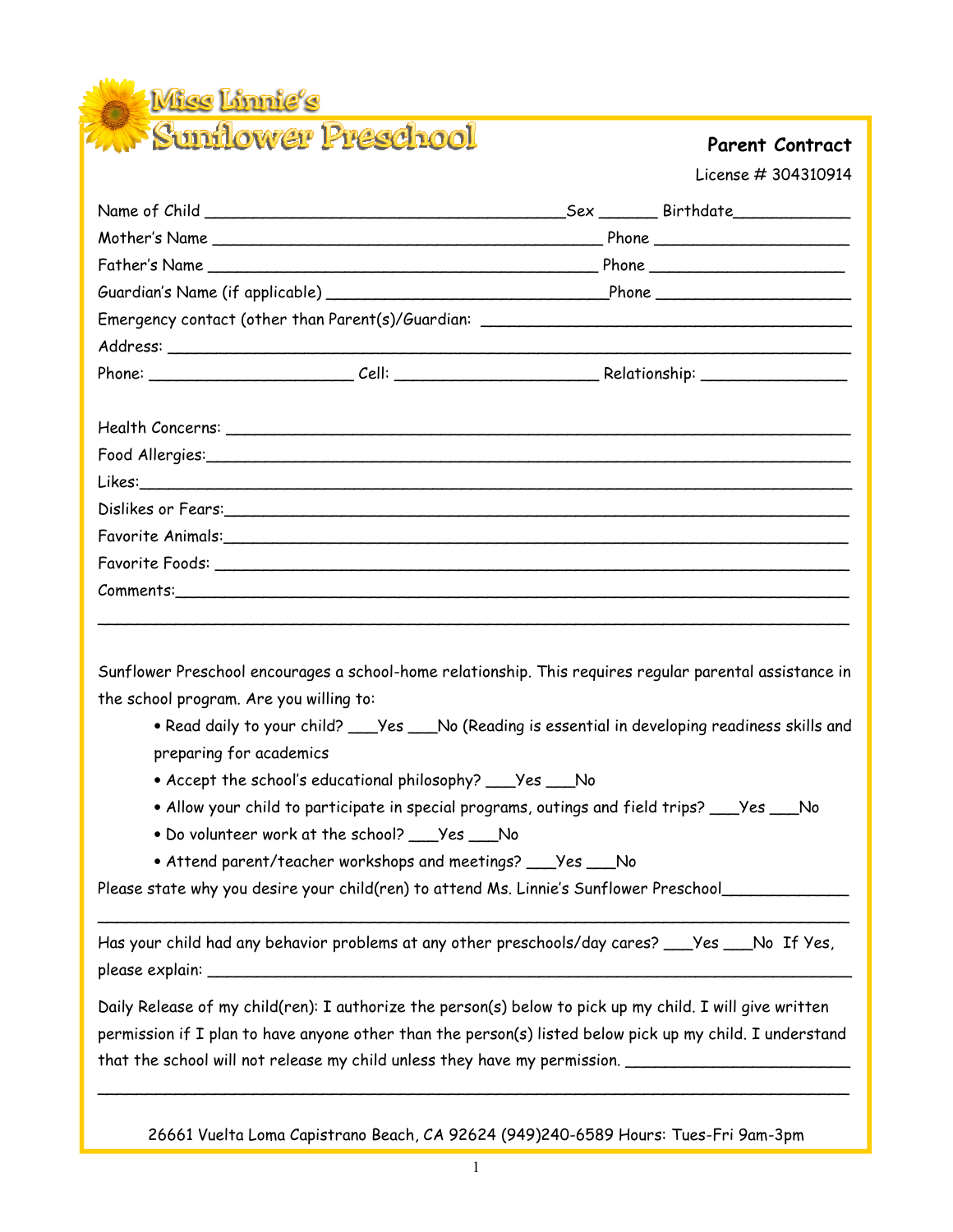

License # 304310914

#### 1) HOURS OF OPERATION: Tuesday to Friday 9:00 a.m. to 3:00 p.m.

We will be closed on all Statutory Holidays as well as a two week period for Winter Break (please see our vacation policies on our website).

## 2) MONTHLY FEES

Monthly fees include all sick days, statutory holidays and vacation time for parents - these are paid days. Fees are based on booked days, not attendance. Refunds and credits will not be given for days where your child does not attend..

Full Time: 4 days per week All Ages \$xx.00 per day (per child)

Note: A full day rate will be charged for school holidays/in-service days and summer vacation. Part-time and Drop-in: less than 5 days per week All Ages \$xx.00 per day (per child)

## 3) PAYMENT POLICY

Parents agree that all monthly fees (full time and part time attendance) will be paid on the first of each month in advance. Drop-in fees are payable per occurrence. Unpaid fees are subject to immediate suspension or termination of care unless reasonable arrangements are made and accepted by both parties.

Full time and part time fees are based on booked days, not attendance, therefore parents are responsible for fees whether child attends or not. (This includes sick days, statutory holidays and vacation time). Any parent who gives a at least a two week notice of temporary withdrawal for family vacation will be allowed to make up these sessions during that same school year.

A fee of \$30.00 will be charged for all NSF checks. Upon a second occurrence of an NSF check, all subsequent payments must be made in cash.

# 4) ILLNESS POLICY

Please advise the daycare prior to 8:00 am if a child will not be attending daycare due to illness. Parents agree that a child who is ill (e.g. fever, infection, diarrhea, communicable disease, or any other type of illness that may be passed on to others, with the exception of the common cold) will be kept at home to protect the well-being of my family and other children in my care. The parents further agree should a child become ill while in care that immediate arrangements will be made to remove the child from the daycare. Children will not be allowed to return to daycare until they have been symptom-free for at least 24 hours. In some cases, a note from a doctor may be necessary.

Please respect my illness policy. If a child is not well enough to go outside to play or attend school, they are not well enough to attend daycare.

26661 Vuelta Loma Capistrano Beach, CA 92624 (949)240-6589 Hours: Tues-Fri 9am-3pm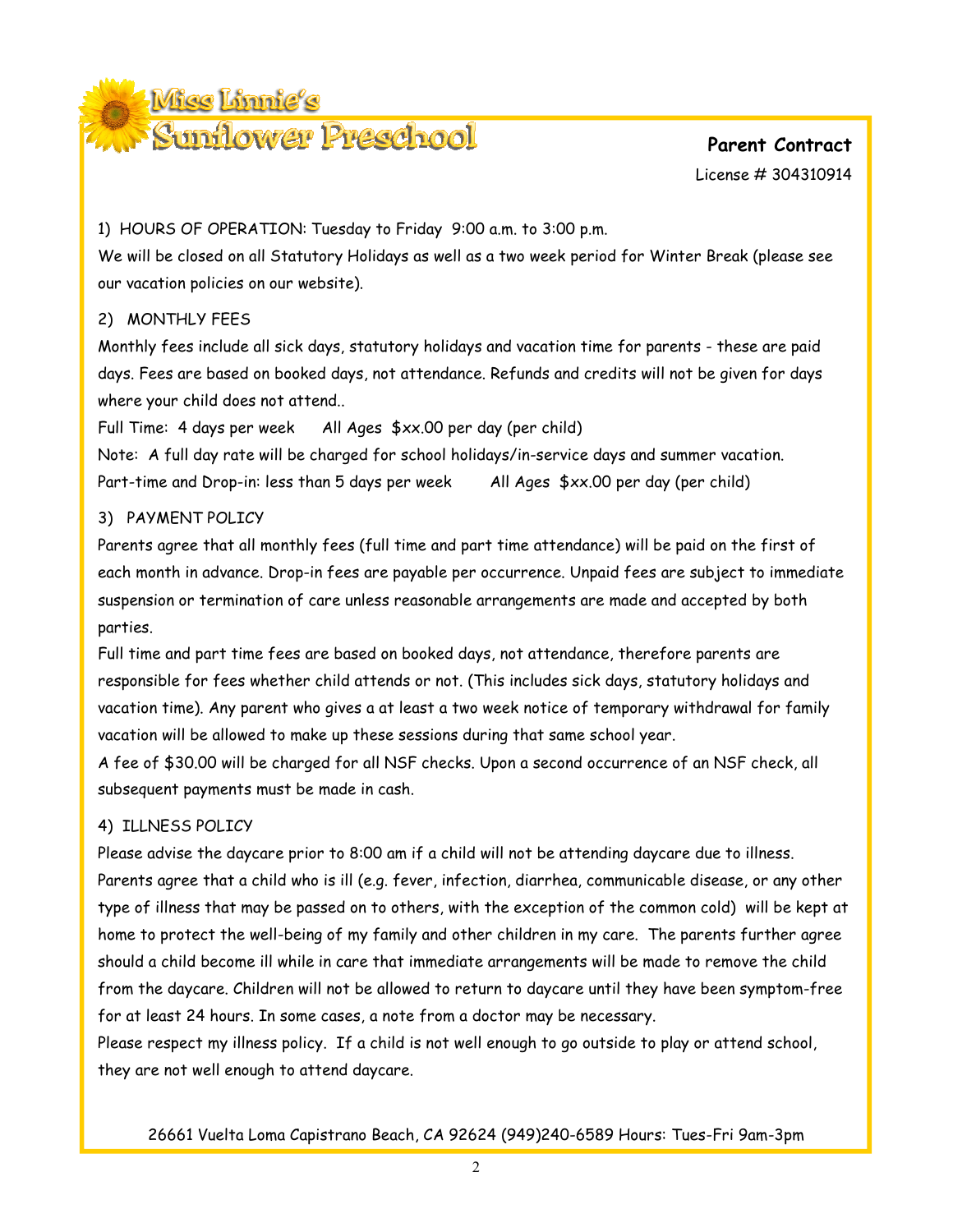

License # 304310914

#### 5) LATE ARRIVAL/PICKUP POLICY

Please advise the daycare prior to 8:00 am if your child will be arriving earlier or later than the prearranged time. Please advise the daycare immediately if you will be arriving later than the pre-arranged time to pick up your child. It is the parents' responsibility to ensure that children are picked up no later than 1:30 p.m. (unless you have opted for Extended Care). If you are not able to pick up your child by 1:30 p.m. (or 3:00pm) alternate arrangements must be made.

In the event that a parent cannot be contacted, it is the policy of Sunflower Preschool to call an emergency contact should a child remain in care after 3:30pm without prior notification or arrangements. A late fee of \$5.00 per hour (or any portion of an hour) per child will apply if a child remains in care after 3:00 p.m. unless prior arrangements have been made. This late fee is due and payable upon pickup or prior to the next days care.

#### 6) TERMINATION

Sunflower Preschool reserves the right to suspend or terminate care of any child without notice, should it be deemed necessary for the overall safety and well-being of my family and/or other children in my care.

#### 7) WITHDRAWAL

Parents agree that a minimum notice of one full month (notice to given on the first of any given month) will be given for permanent withdrawal of any child from care or agree to pay one month's fee in lieu of. No exceptions will be made.

#### 8) DAMAGES

Our home is child-proofed to the best of our ability, however, accidents do happen. Any damage to my home or personal belongings that is willfully caused by your child will be replaced or repaired at the cost of the parents.

Sunflower Preschool will repair or replace broken daycare equipment and toys due to normal wear and tear. However, should your child purposely damage or break equipment or toys, then the item will be repaired or replaced at the cost of the parents.

# 9) YOUR CHILD'S TOYS

A vast array of toys are provided for your child to play with. Please do not bring any toys from home as this can cause jealousy and fighting among the children. A special pillow, blanket, or stuffed animal may be brought for nap times. These items will be kept in cubbies or diaper bags until nap time.

26661 Vuelta Loma Capistrano Beach, CA 92624 (949)240-6589 Hours: Tues-Fri 9am-3pm